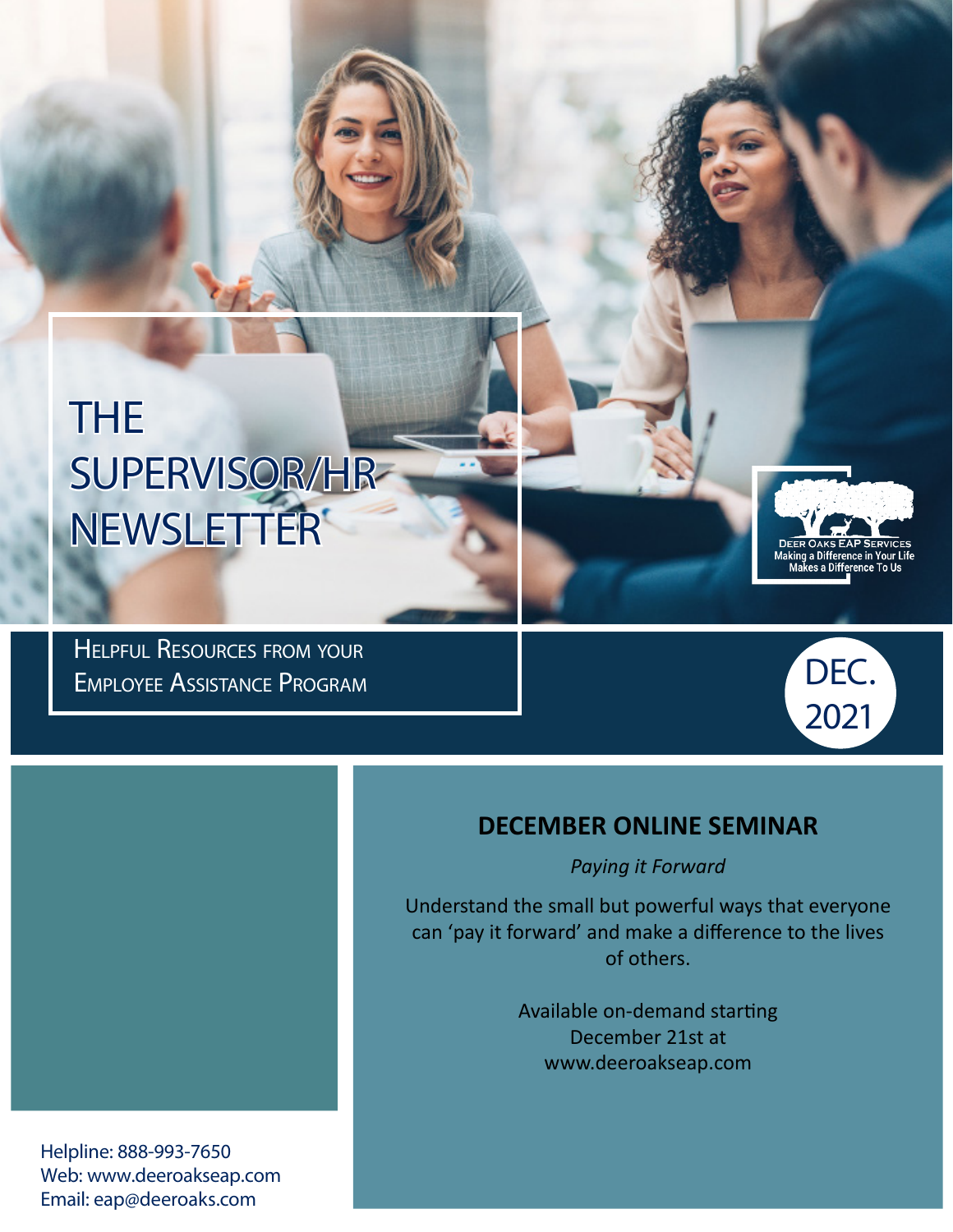### Respectable Suggestions for Winning Workers' Esteem

*Managers' misconceptions can drain productivity.*

The notion of respect is basic. But too often, managers misunderstand or neglect it—with unhappy consequences.

Failing to elicit respect from employees can threaten productivity by leading to interpersonal conflict and unnecessary stress. Respect is critical in the workplace because every person—manager and employee alike—needs to be valued as a person, as well as for his or her work.

Unfortunately, respect between managers and employees seems to be in short supply these days. Human resources professionals spend hours mediating conflicts that are often simple breakdowns in basic respect.

Many managers have these misconceptions about respect:

- Managers are entitled to respect simply by virtue of their position. This couldn't be further from the truth. Respect is earned, not bestowed by title, salary or seniority.
- Workers are primarily motivated by money. While money is important, surveys of workers repeatedly show that appreciation ranks as a much higher need.

If you want your employees to respect you, you must take the initiative in showing that you respect and value them. As a leader in your organization, you set the pace for how this type of value can be shown.

The vehicle for communicating this respect and value to each person is a meaningful relationship. It's the kind of relationship that requires a significant investment of time and effort on your part. But the payoff for you and your employees is so big it will seem well worth it in the end.

The keys that unlock respect and value in your employees can be found by practicing these principles:

- Value people over tasks.
- Invite communication.
- Create choices.

#### **Value People Over Tasks**

As a manager, you're given authority to make decisions and direct behavior. That authority can be an asset or liability, depending on how you use it.

Let's look at a hypothetical example of a manager who uses authority poorly. We'll call him Dan.

Dan manages 12 people who test, package and ship his company's product. Management expects Dan's team to stay on schedule. Dan makes rounds several times a day to check on his people, rarely talking with them about anything except efficiency problems. He's known as a perfectionist who lacks social skills, but people higher in the organization like his productivity.

Dan may get the job done, but he devalues his employees by treating them like machines. In turn, his workers are discontented in their jobs, and feel disdain for him.

Dan likes being in authority, and he strictly enforces the rules of the workplace hierarchy. The only thing his employees respect about Dan is that he has the ability to fire them. So they comply with this treatment.

But imagine how much better the same work situation could be if the manager took a few minutes on a regular basis to deliberately build a relationship with each of his employees. As a manager, you can use your authority to level the playing field and extend value to your employees. Here are some practical ways to do this:

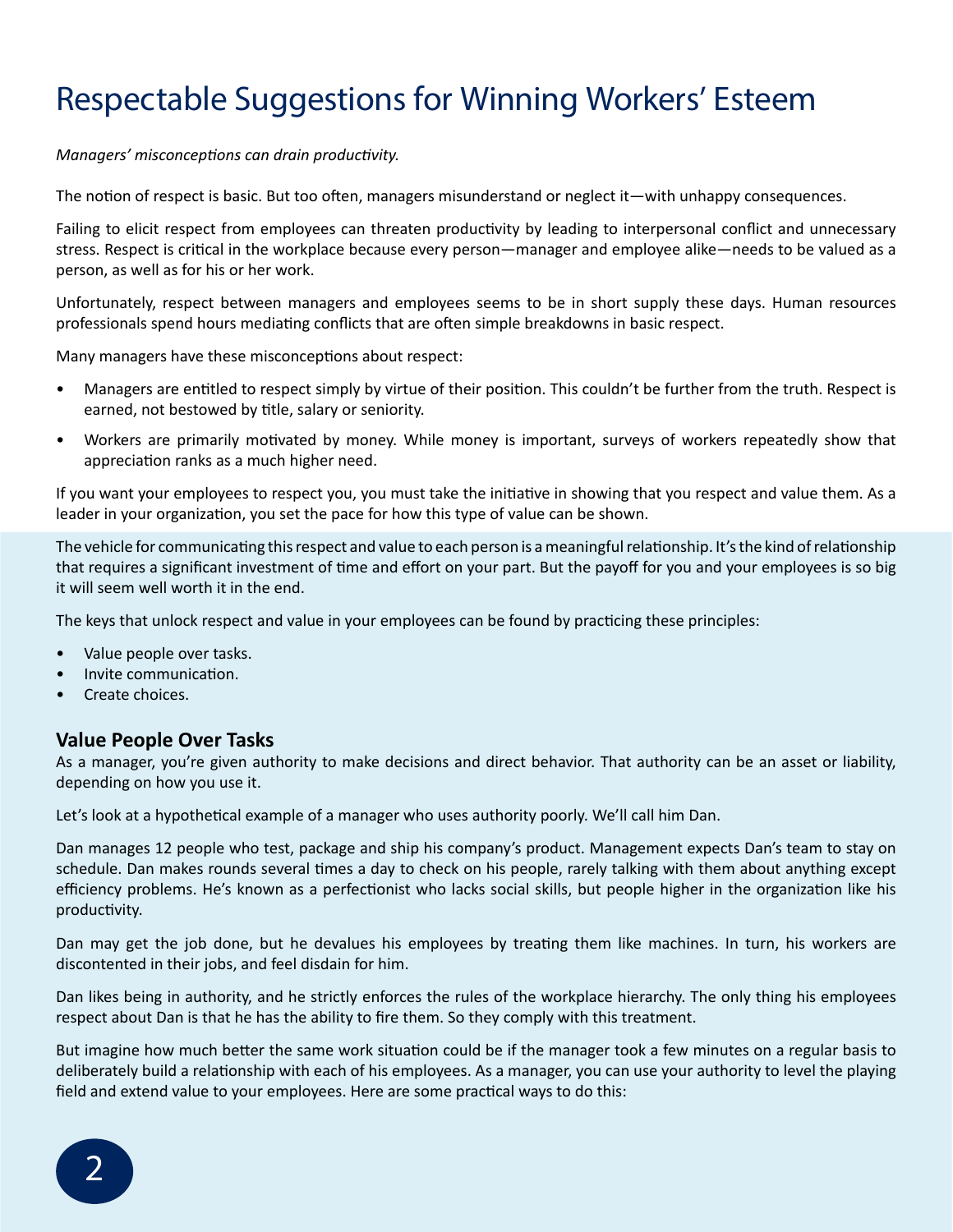- **• Take interest in their personal lives.** Remember that employees have lives outside work. Ask about family, interests, hobbies and so on. Follow up on things they've told you, such as a family member having surgery.
- **• Step down from the pedestal.** Admit when you've made a mistake. Be willing to apologize or disclose a shortcoming. This lets your employees see you as a real person, instead of merely "the boss."
- **• Give praise.** Look for opportunities to genuinely affirm and compliment employees' work. Be specific in your praise. For instance, "I really appreciated you working an hour longer than usual to get that shipment out on time."

When you consistently show your people that you value them as more than a means to getting the work done, you'll have employees who are more eager to do the work.

#### **Invite Communication**

Most communication in the hierarchical "one-up, one-down" relationship flows from manager to employee in the forms of directives, training, reviews and memos. This may be practical, but if it's the main form of communication between a manager and employee, it won't foster an optimal working relationship.

Respect implies that the employee is given opportunities to communicate, too. And the way you respond to employees' attempts to communicate speaks volumes about respect.

Encourage employees to approach you with questions, concerns and suggestions. Keep in mind that some workers find this difficult because of your authority, so treat their concerns with importance. Listen attentively, ask follow-up questions for greater understanding, and express appreciation for their courage, time and effort in talking with you.

Ask your employees how their jobs could be more satisfying and efficient. Seriously consider implementing any suggestions they give you. And if you do so, be sure to tell the employee who gave you the suggestion.

By listening to employees and extending respect to them, you make them feel empowered. Empowered employees take greater responsibility for their jobs and how they fit into the company. As a manager, that's exactly what you want - and you haven't had to demand it from them.

#### **Create Choices**

Giving employees choices is another way of extending respect. Choices foster a sense of control over their circumstances. This is the concept behind the popular policy of flexible hours or "flex time." It gives employee greater choice within the structure of the workplace.

For instance, suppose an employee approaches you with a suggestion to improve her job. In return, you could invite the employee to implement the suggestion for a period of time. Let her make the necessary choices to see if it will work. This communicates that you trust the employee's judgment, which is vital to a healthy relationship.

The choices you offer can be large or small. For example, you could let your employees:

- Solve problems without your input
- Choose the food offered at a luncheon
- Decide who takes certain responsibilities on a project

The possibilities are endless. When employees act responsibly with the choices given, a manager should create and encourage more. This promotes creativity, self-direction and initiative.

Respect is like a boomerang—throw it as far as you can, and it eventually circles back to you.

In a fast-paced business world, we love techniques that give immediate results. The practices for earning respect won't result in quick fixes to workplace problems. But they are powerful ways for you to give your employees the value they deserve as people, and for you to get the respect you deserve as a responsible manager.

*Source: Gilles, G. (Reviewed 2018). Respectable suggestions for winning workers' esteem. Raleigh, NC: Workplace Options.*